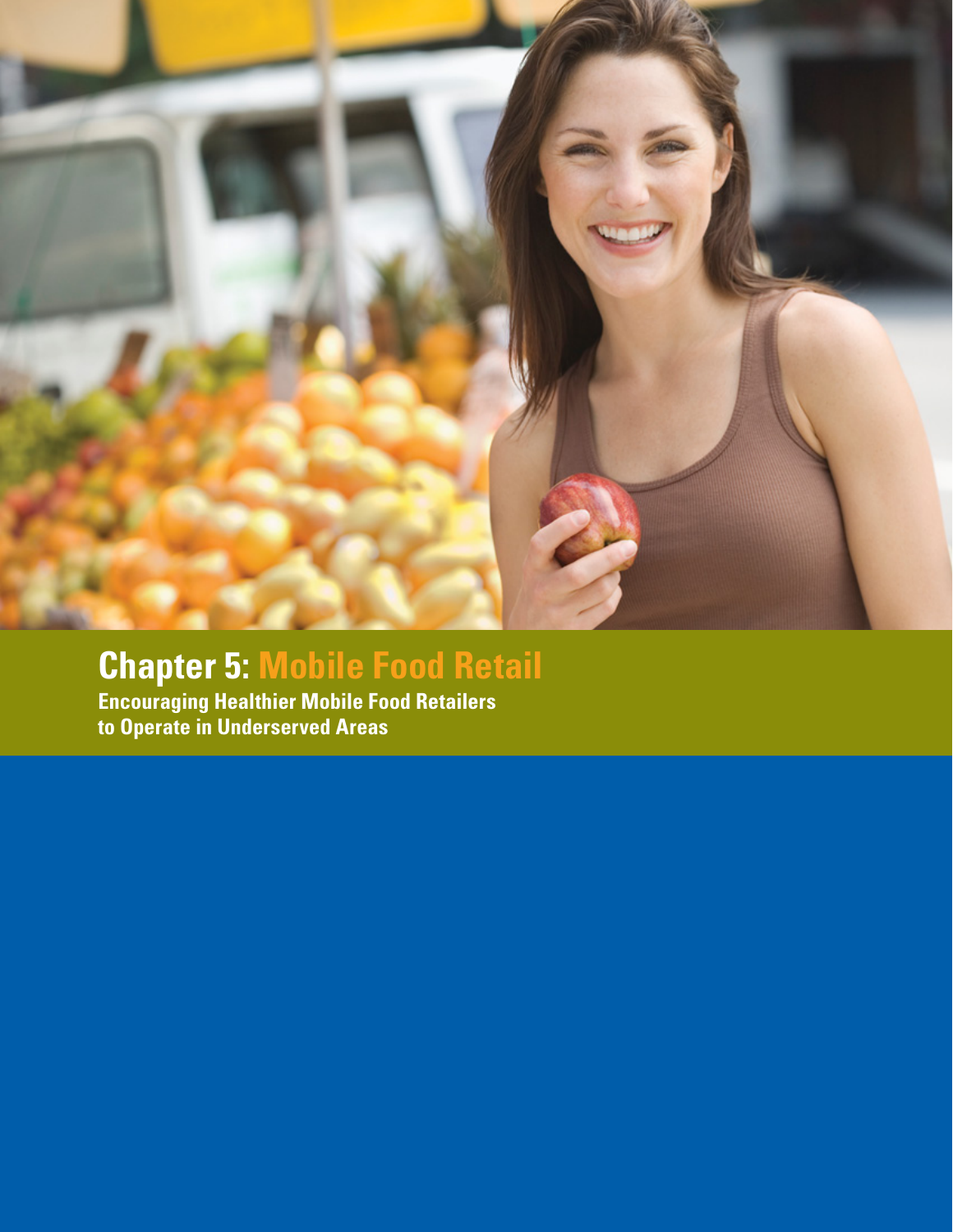## General Strategy Overview

#### **This chapter discusses the public health role in developing initiatives to encourage healthier mobile food retailers to operate in underserved areas.**

Some states and communities are supporting the development of mobile food retail in order to get healthier foods and beverages into areas where residents may not be able to access permanent food retail venues. Because mobile food initiatives are generally less resource intensive than other healthier food retail approaches, public health practitioners may seek to implement them when funding is limited or when longer-term initiatives are just getting underway. Healthier mobile food retail initiatives are also a favorable option because they can create economic opportunities for individual entrepreneurs.<sup>98</sup>

### **What is Healthier Mobile Food Retail?**

Mobile food retailers are comprised of a variety of vendors who sell food out of a moveable vehicle, such as a truck, cart, trailer, kiosk, or stand.<sup>99</sup> Food delivery services can also be considered another form of mobile food retail.

Healthier mobile food retailers typically offer their customers healthier options such as fresh or cut fruit and vegetables, water or low-fat/skim milk, and whole grain foods. However, municipalities may specifically define healthier food options for mobile vendors, such as allowing only whole fruits and vegetables or explicitly defining nutritional criteria.<sup>98</sup>

### **Mobile Farmers Markets and Produce Markets**

Mobile retail strategies that focus on the sale of local and regional food are sometimes called "mobile farmers markets." These mobile retailers are able to move to various locations easily to sell the food they have collected from producers. Some of these retailers are able to accept Supplemental Nutrition Assistance Program (SNAP) benefits. For example, Real Food Farm in Baltimore, Maryland [\(http://www.realfoodfarm.org/get-food/mobilemarket/](http://www.realfoodfarm.org/get-food/mobilemarket)) uses a mobile farmers market to increase food access into food desert areas of Baltimore. They accept Electronic Benefits Transfer (EBT) for SNAP from their customers, and have used a double coupon incentive program for the SNAP clients. In the Washington, D.C. area, Arcadia's Mobile Market ([http://arcadiafood.org/programs/mobile-](http://arcadiafood.org/programs/mobile)market) is a "farm-stand-on-wheels" bringing local, sustainably produced farm products to underserved areas. The market accepts all forms of food assistance benefits, has a "Bonus Bucks" incentive program that doubles the purchasing power of food assistance benefits, and provides nutrition education.100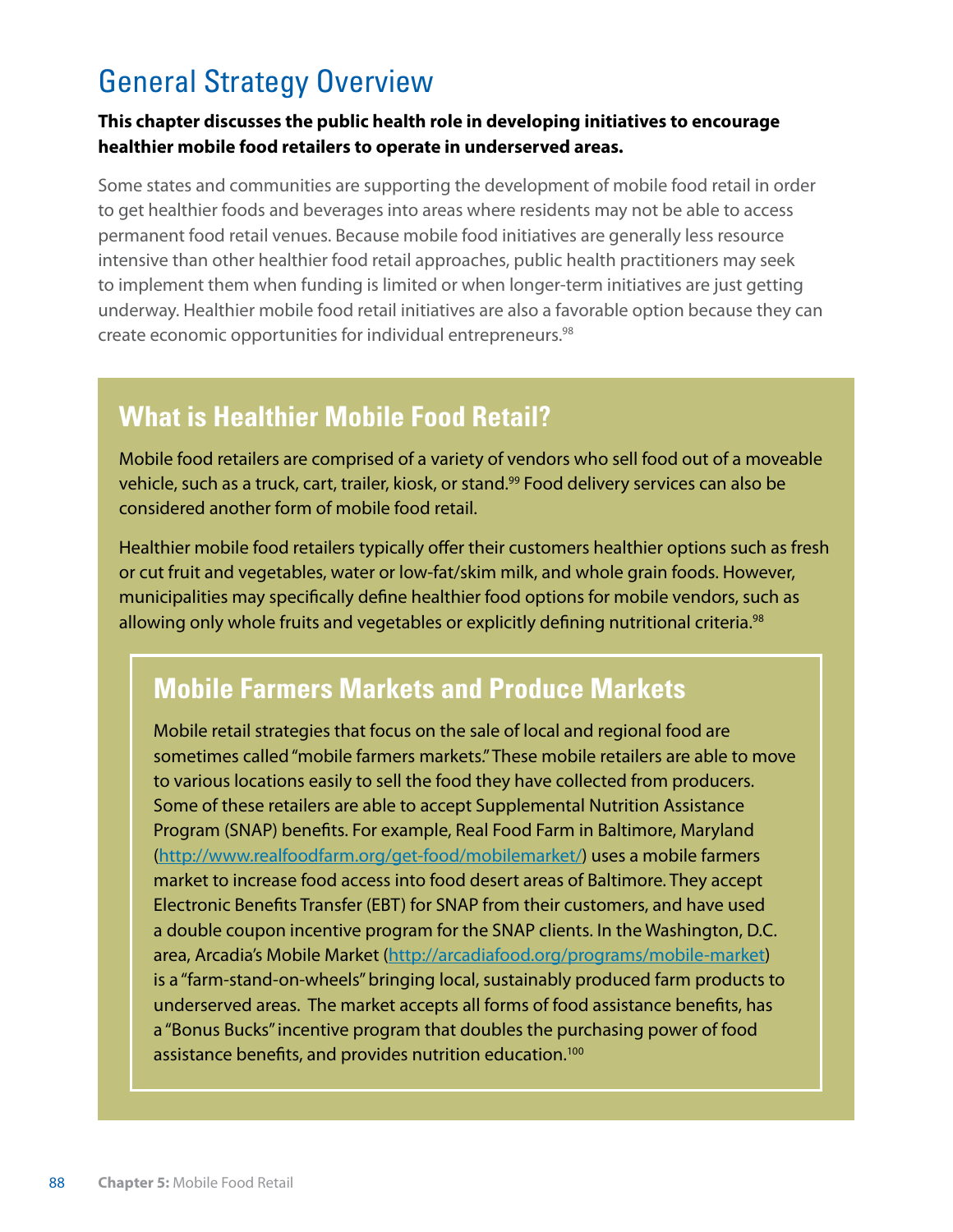When developing programs for mobile food retail, keep in mind that mobile food retailers will incur initial and ongoing costs, such as the purchase and maintenance of a vehicle to store, prepare, and distribute food; licensure of the vehicle; registration of the business with appropriate agencies; and vehicle and product storage (parking and refrigeration). Healthier mobile food retail programs that provide incentives, such as subsidies or reduced fees, may help defray some of the ongoing costs mobile vendors face and can be used to help mobile retailers provide healthier food options to consumers in underserved areas.

## Working with Partners and Leveraging Resources

Public health practitioners may play varied roles in encouraging mobile food retailers to operate in underserved areas and to carry healthier food options. In most instances, a variety of partners are required to create and sustain a mobile food retail program from inception to implementation.

The Partnerships, Assessment, and Evaluation chapter has detailed information on partnering for healthier food retail initiatives. Additionally, there are a variety of potential partners that you can include to encourage healthier mobile food retailers to operate in underserved areas of your state or region. You may want to include representatives of:

#### **Government Agencies and Regulatory Groups**

- $\triangleright$  State and city agencies on economic development and labor force training.
- $\triangleright$  State and local agencies that regulate food establishments and services like environmental health or safety and sanitation.
- $\triangleright$  Planning groups and other organizations who may regulate permitting of vendors or signs for vending.
- ▶ Food and Drug Administration, Food Retail Protection Programs.
- Law enforcement and the legal community.

#### **Agriculture Offices and Growers/ Producers**

- U.S. Department of Agriculture's (USDA) Office of Rural Development and Food and Nutrition Services state or regional offices.
- Food producers or suppliers.
- Cooperative extension agencies.

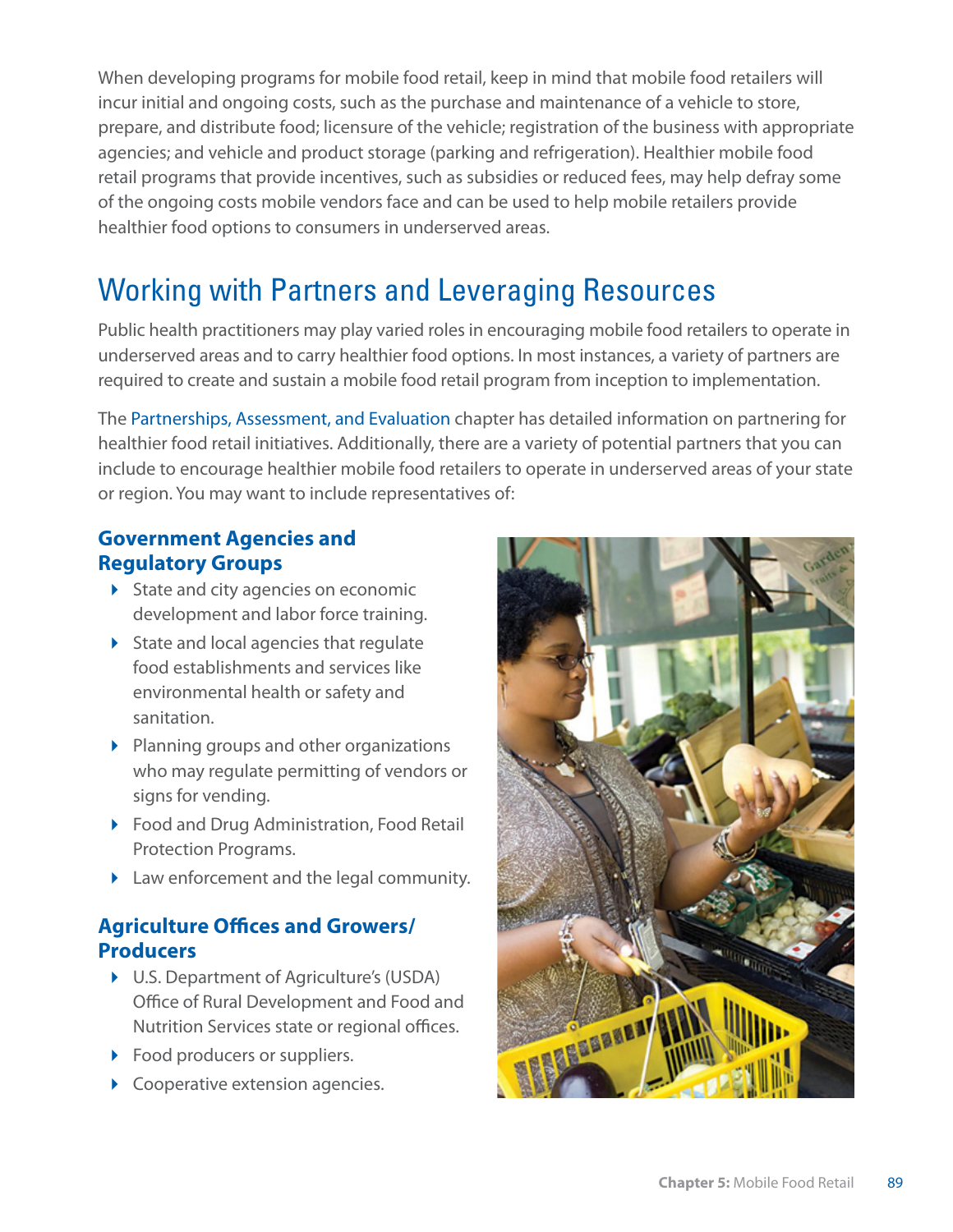#### **Business Groups and Entrepreneurs**

- **Small Business Association.**
- Groups that fund micro-enterprise or other relevant funding streams.
- Individual entrepreneurs who are interested in or are currently operating a healthier mobile food business.
- Private companies such as mobile vending or online delivery companies.

#### **Nutrition and Food Access Groups**

- Federal nutrition assistance programs at the state-level administering agency.
- Private and non-profit organizations focused on food access or food assistance.

### Action Items

As a public health practitioner, you can do the following to work with partners and leverage resources:

- **M** Lead or support assessment and planning efforts to identify communities that can benefit from healthier mobile food retail services. Mobile food retail may be most viable in areas where few permanent retailers are located and where transportation is a challenge for community residents, or where there is a need to augment offerings from other retailers. Refer to the Partnerships, Assessment, and Evaluation chapter for additional information on assessment.
- **M** Convene partners who are interested in mobile food retail as a means to bring healthier food options to communities. Think about organizing a sub-group from a larger collaborative group, like a food policy council, to focus on mobile food retail.

**M** Build or support programs with partners that encourage new mobile retailers to come to underserved areas and offer healthier foods and beverages. In addition, support programs that encourage existing mobile retailers to expand their services into underserved neighborhoods or to increase the variety of healthier food options offered. Consider an interdisciplinary approach to programs where health promotion may not be the primary focus, such as one that focuses on small business entrepreneurship.

**M** Educate stakeholders about the potential health benefits of increasing access to healthier foods and beverages in underserved areas and about state and local programs or policies that may help support healthier mobile food retail.

 **Partner with private entities to facilitate innovative, cost-saving approaches** to barriers. For example, renovating vehicles or carts for storing and displaying fruits and vegetables facilitates vendors overcoming the barrier of having inadequate equipment for selling produce.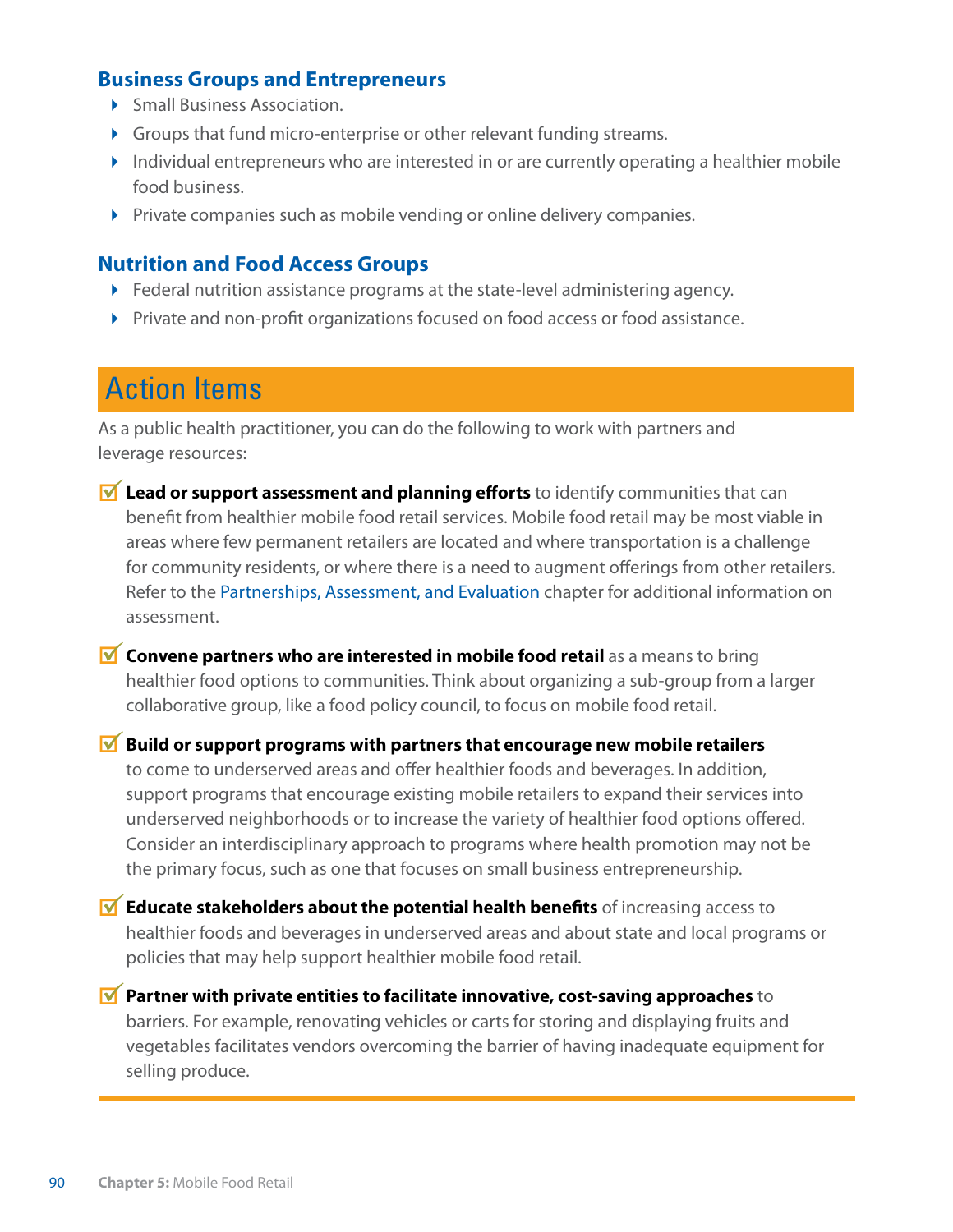### **Mobile Food Retail in Action: Peapod and Neighbor Capital Team Up to Deliver Produce to Chicago's Food Deserts**

Peapod, an online grocery delivery service, and Neighbor Capital, a social enterprise firm, have collaborated on the Healthy Families Project to explore solutions to issues related to food deserts in Chicago communities. The partners first worked with a research firm to identify the areas of greatest food retail need. They then connected with community leaders to identify and address issues of internet access and education, a basic requirement for feasible grocery delivery services.101 Peapod subsequently subsidized a special produce package at discounted prices to residents in areas of need via community pick-up sites, while internet access and education activities continued. A promotion of "The Best Fruit of the Season Offering" included 10 pieces of varied fruit for \$2.99, a discount of 40% for residents in underserved neighborhoods. To enhance the program, the Healthy Families Project offered free samples and provided information to the community about job opportunities with Peapod.101 Although different from a traditional mobile food retail model, this project has a similar flexibility in bringing healthier items into communities.

## Providing Training, Technical Assistance, and Education

Training, technical assistance, and education for local public health practitioners, mobile entrepreneurs, and communities is a crucial component of promoting mobile food retail as a mechanism for increasing access to healthier food options in underserved communities.

General training and education can be offered to a broad group of partners and stakeholders to promote the concept that mobile retailers can help supply healthier food options to underserved communities. Additionally, training and technical assistance can be offered to prospective, new, or existing healthier mobile food retail vendors on topics such as start-up requirements, operational issues, and participation in healthier food retail programs. Public health practitioners can work with partners in these efforts to ensure that healthier mobile food retail programs are broadly understood and supported by all stakeholders.

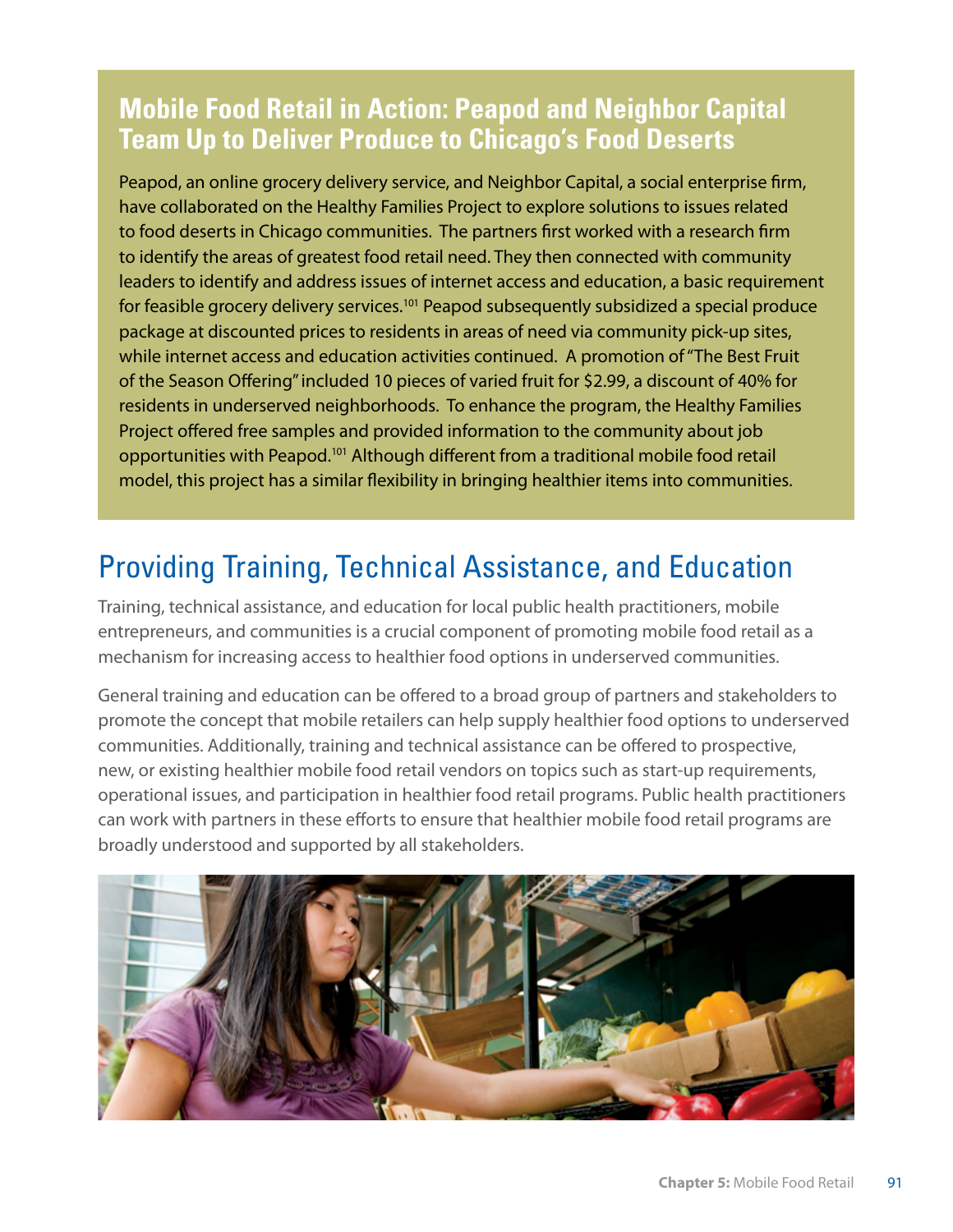## Action Items

As a public health practitioner, you can do the following to provide training, technical assistance, and education to support healthier mobile food retail:

- **M** Coordinate with state and local agencies that are developing programs that designate some mobile food vendors as healthier retailers. You may want to assist program staff in developing appropriate criterion for participating retailers or provide them with nutritional data to help them develop program guidelines.
- **Educate communities** about how mobile food vendors can increase the communities' access to healthier food options. You can also describe how programs that subsidize, waive, or reduce permit fees for vendors selling food items that meet nutritional standards can potentially increase the number of healthier food vendors.
- **Encourage the use of micro-loans** from economic development agencies to offset the initial purchase of vehicles or enhancements to existing vehicles for healthier food vending.
- **Help communities assess which model of mobile food retail would be most appropriate** for their specific underserved area. For example, a more traditional "cart" model works in densely populated urban areas, whereas a weekly delivery of fresh produce to a community location may be favorable in rural areas where residents must travel long distances to a grocery store.

*M* Offer training or educational resources for healthier mobile food retail programs with prospective, new, or existing vendors on topics such as:

- $\blacktriangleright$  The areas with limited healthier food options and untapped market potential that vendors may want to consider as possible locations to operate and sell their products.
- $\blacktriangleright$  Licensing requirements for various municipalities in which the vendor is considering.
- Sources of produce from local farmers or from distributors that will sell to vendors at wholesale prices.
- **Offer training on how mobile food vendors can accept federal nutrition assistance program benefits** such as Supplemental Nutrition Assistance Program (SNAP) benefits, or refer them to program administrators.
- **M** Coordinate with state and local agencies that have regulatory or compliance responsibilities for food safety to:
	- Ensure that compliance officers, like city inspectors or local law enforcement, are aware of incentive programs that give certain privileges to participating retailers, such as roaming privileges or approval to operate near schools.
	- Identify mechanisms for vendors to receive food handling training and certification. For example, many mobile vendors participate in certification programs such as those available from ServSafe.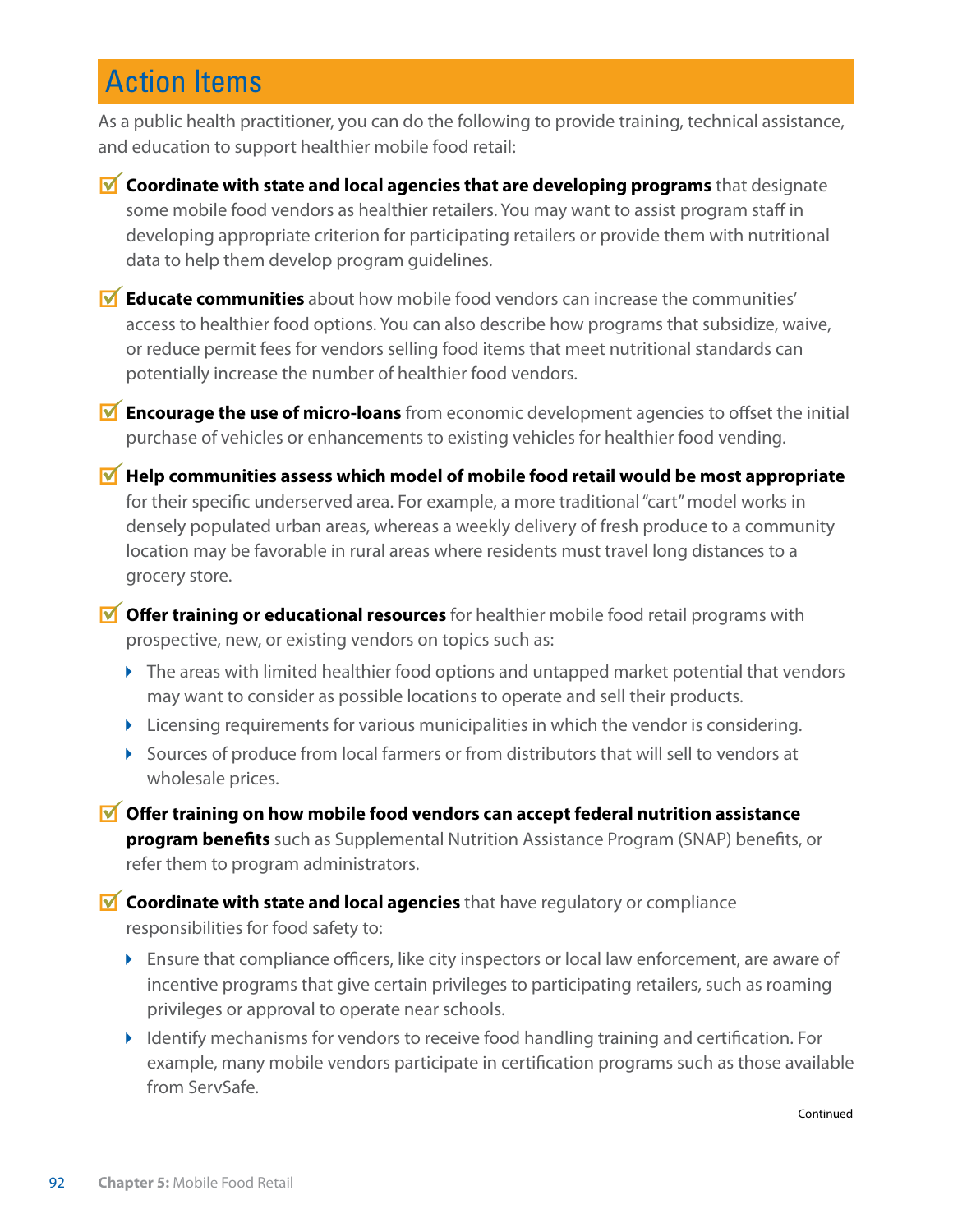- *M* Coordinate with local university extension programs to develop business and marketing courses that can be offered to healthier mobile food retailers.
- **M** Inform community organizations of grant opportunities that could help fund healthier mobile food retail activities.



**Mobile Food Retail in Action: Technical Assistance to Healthier Mobile Food Retail Programs in Detroit, Michigan, and New York, New York** 

**Michigan Neighborhood Food Movers in Detroit.** In order to provide healthier food options to Detroit residents, Michigan's governor developed the Neighborhood Food Movers Program. The governor's office called on the Michigan Department of Community Health (MDCH) to participate by serving in an advisory capacity for the program. Because the program was a governor's initiative, it sparked the interest of multiple stakeholders and community partners. A \$75,000 grant for a micro-loan program kick-started the program. That and other funding allowed Michigan mobile food retail companies to obtain lowinterest loans to participate in the program.

Participating vendors bought and maintained their own trucks, had set routes and times, and offered culturally appropriate foods for their customers. Michigan Neighborhood Food Movers prioritized locally-grown produce over other distributors and often sourced from the Detroit Eastern Market, a distribution or food hub model (see the Distribution chapter for more on food hubs).

For their participation, mobile food vendors were educated on how to run a small business, prepare a business plan, and source and price produce. During this training and technical assistance initiation, vendors selected routes in neighborhoods with the least access to healthier foods and the greatest financial need. When setting prices, vendors seriously considered what consumers in communities could afford and recognized that the retail mark-up had to be competitive to attract customers.

**Continued**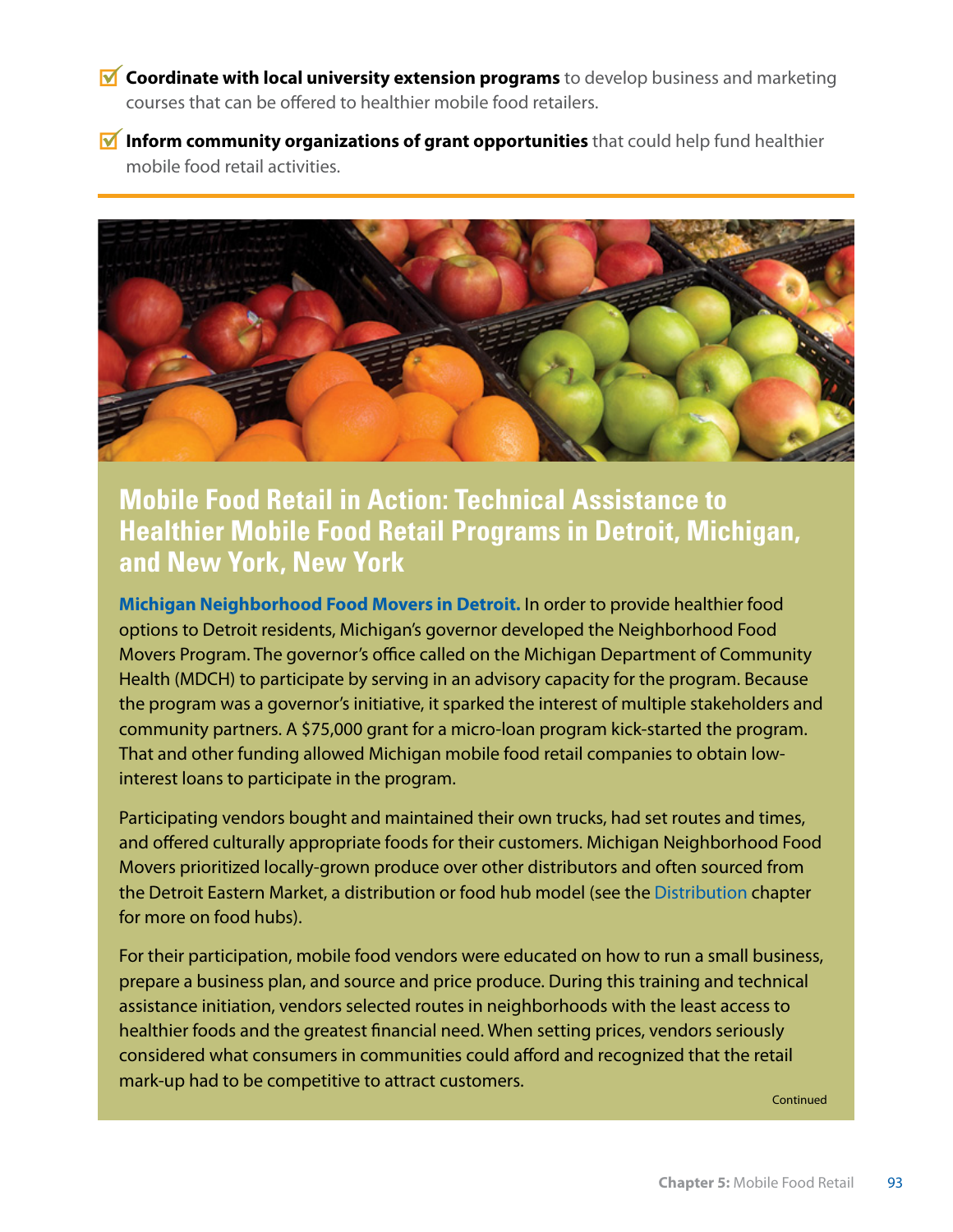The governor's office and community partners created a manual which walked potential vendors through the processes of:

- ▶ Business planning.
- Market (neighborhood) identification.
- $\blacktriangleright$  Business registration and licensing.
- **Loan application.**
- $\blacktriangleright$  Supply acquisition.
- $\blacktriangleright$  Produce purchase and storage.
- Accepting Supplemental Nutrition Assistance Program (SNAP) benefits through Electronic Benefits Transfer (EBT).

Key lessons learned from Michigan's Neighborhood Food Movers program include the following:

- $\blacktriangleright$  Bringing diverse and non-traditional partners to the table encouraged innovative programming.
- $\blacktriangleright$  Helping entrepreneurs put a business plan in place ensured a commitment and competence among vendors to get healthier food options to the most underserved communities.
- Ensuring that a variety of payment options are in place, including SNAP/EBT, allowed consumers to maximize their benefits and retailers to increase their revenue.

**Green Carts in New York City.** In March 2008, New York City passed a law to create 1,000 mobile vending permits specifically to sell only fresh, whole, unprocessed fruits and vegetables in designated underserved areas of the City. In its initial years, apart from the usual work of establishing new permits, waiting lists and inspections, the Green Cart Initiative was supported by a \$1.5 million grant from the Laurie M. Tisch Illumination Fund. The grant funded micro-loans and technical assistance for Green Cart retailers, as well as branding, marketing, and outreach to encourage residents of the Green Cart areas to purchase fresh produce from the carts. A total of 501 permits were issued from 2008 to 2011.

To support Green Cart efforts, the New York City Department of Health and Mental Hygiene (NYC DOHMH) hosts a web portal that describes the program and requirements for vendors, and provides information on free training resources and promotional materials for consumers and community members, such as the *Eating Street Smart* brochure. NYC DOHMH also helps vendors obtain wireless EBT terminals in order to accept SNAP benefits. More than 70 Green Carts currently have EBT terminals, and plans are to double the number of vendors with EBT capability. More information regarding the evaluation component of the Green Carts program is included in the Partnerships, Assessment, and Evaluation chapter. Additional information on the program can be found at [http://www.nyc.gov/](http://www.nyc.gov/greencarts) [greencarts](http://www.nyc.gov/greencarts).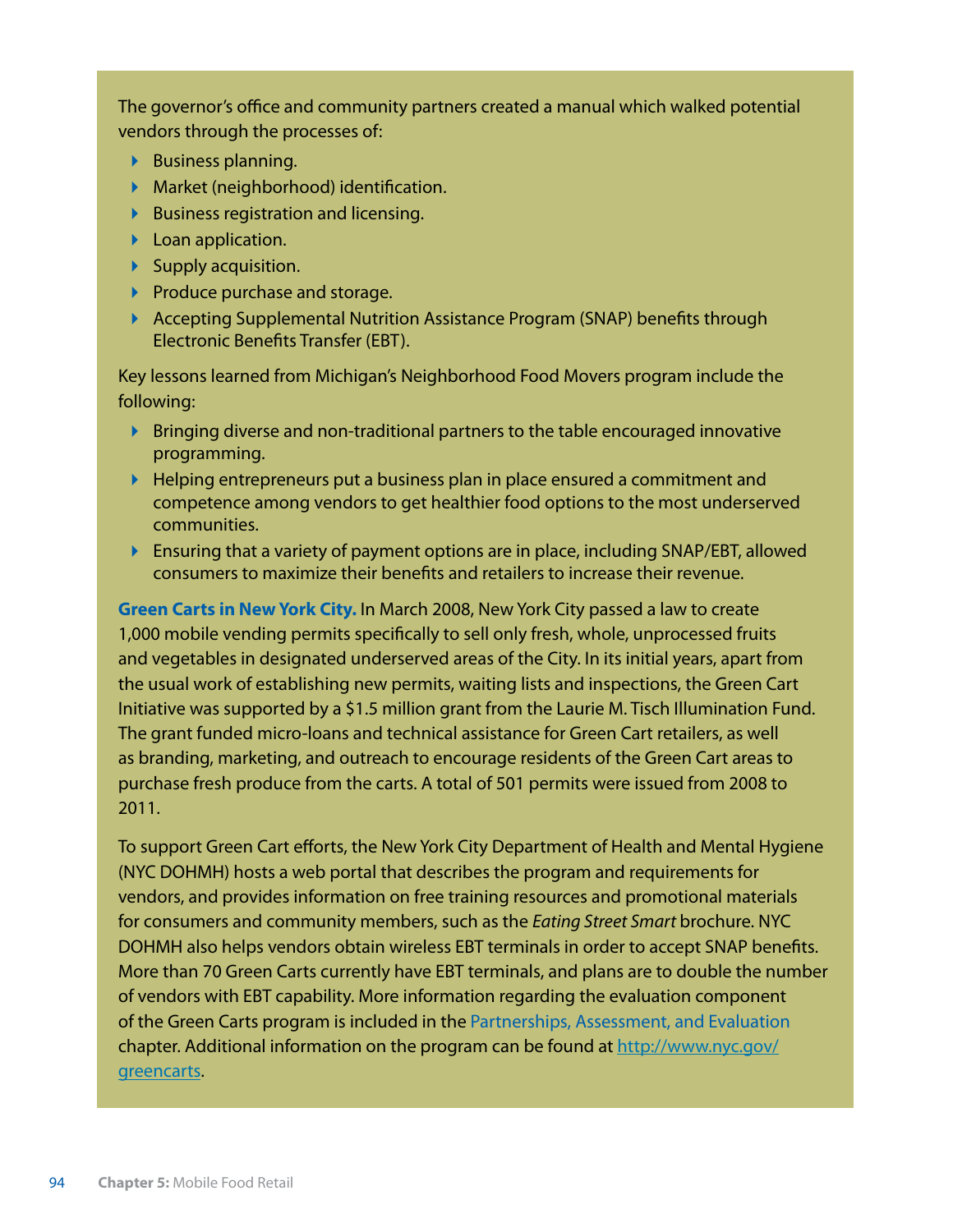

### Addressing Other Common Concerns in Healthier Mobile Food Retail

Zoning restrictions and regulatory processes can sometimes inhibit rather than enable mobile food retailers to operate or expand in certain locales. In addition, some retailers may have perceptions about mobile food retailers that could cause friction around a healthier mobile food retail program. Public health practitioners can help address these concerns when planning and implementing healthier mobile food retail initiatives.

### **Zoning and Regulatory Processes**

Rules and regulations related to mobile food retail may vary by state, and by county or city within a state. Some rules and regulations will be permissive, encouraging and even incentivizing mobile food retail, while others will be restrictive or not address the issue at all. Some states, cities, and counties also have regulations about where mobile vending can or cannot take place, how many hours mobile vendors can operate in a day, and how long mobile vendors can remain in one place.<sup>102</sup>

#### **Perceptions**

Mobile food vendors may be viewed as unwelcome competition by other food retailers because they may offer more produce or healthier beverage options, may have higher quality produce, or may be more convenient to customers. They may also be able to set lower prices because they do not bear other typical retail costs, such as rent and electricity.<sup>98</sup> In addition, mobile retail operators who do not participate in healthier retail programs may feel that other vendors are being provided resources, and thus a competitive advantage, over their businesses.<sup>98</sup>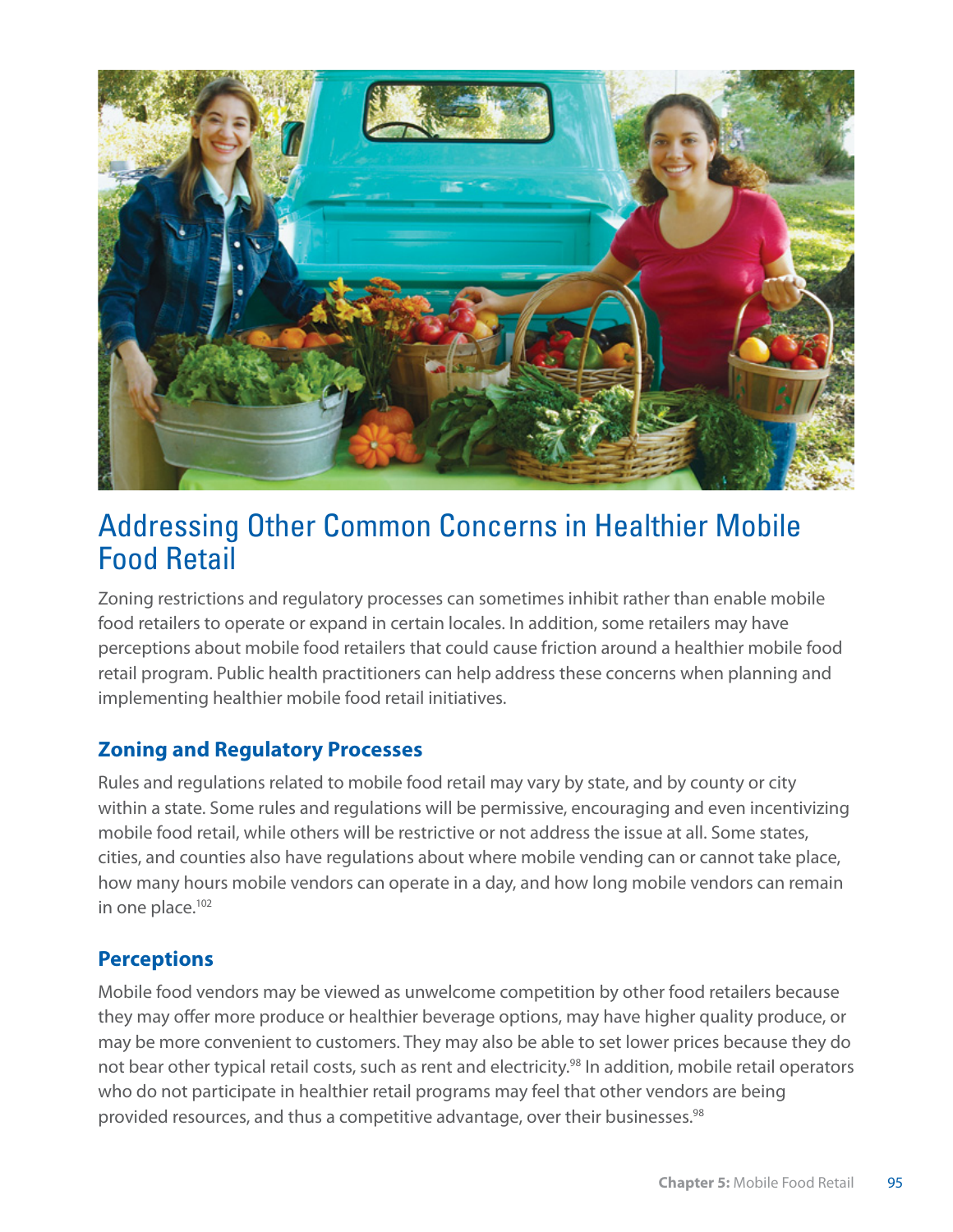## Action Items

As a public health practitioner, you may be able to address concerns about zoning restrictions, regulatory processes, and perceptions with the following actions:

- **M** Summarize findings from health impact assessments<sup>‡‡</sup> and other practice-based evidence on how existing municipal codes and zoning regulations support or hinder mobile food retail and share with partners working on land use. Educate decision makers about simple ways to address key barriers.
- *M* Provide models in which vendors who sell only healthier items are granted special permits to operate in certain locations, such as outside of schools and recreational facilities.
- **M** Work with healthier mobile retailers on how to complement existing retailers, such as small stores. For example, healthier mobile retailers may be able to offer a different product line than other retailers.
- **M** Work with partners to resolve or mediate concerns about mobile food retail as an effective food business model that can bring healthier options to communities.

<sup>#</sup> A health impact assessment (HIA) is "a systematic process that uses an array of data sources and analytic methods and considers input from stakeholders to determine the potential effects of a proposed policy, plan, program, or project on the health of a population and the distribution of those effects within the population. Health impact assessment provides recommendations on monitoring and managing those effects." Source: National Research Council, [http://dels.nas.edu/resources/static-assets/materials-based-on-reports/reports-in-brief/Health-Impact-Assessment-](http://dels.nas.edu/resources/static-assets/materials-based-on-reports/reports-in-brief/Health-Impact-Assessment-Report-Brief-Final.pdf)[Report-Brief-Final.pdf](http://dels.nas.edu/resources/static-assets/materials-based-on-reports/reports-in-brief/Health-Impact-Assessment-Report-Brief-Final.pdf), Accessed February 19, 2014. More information on HIAs is available at [http://www.cdc.gov/healthyplaces/hia.htm.](http://www.cdc.gov/healthyplaces/hia.htm)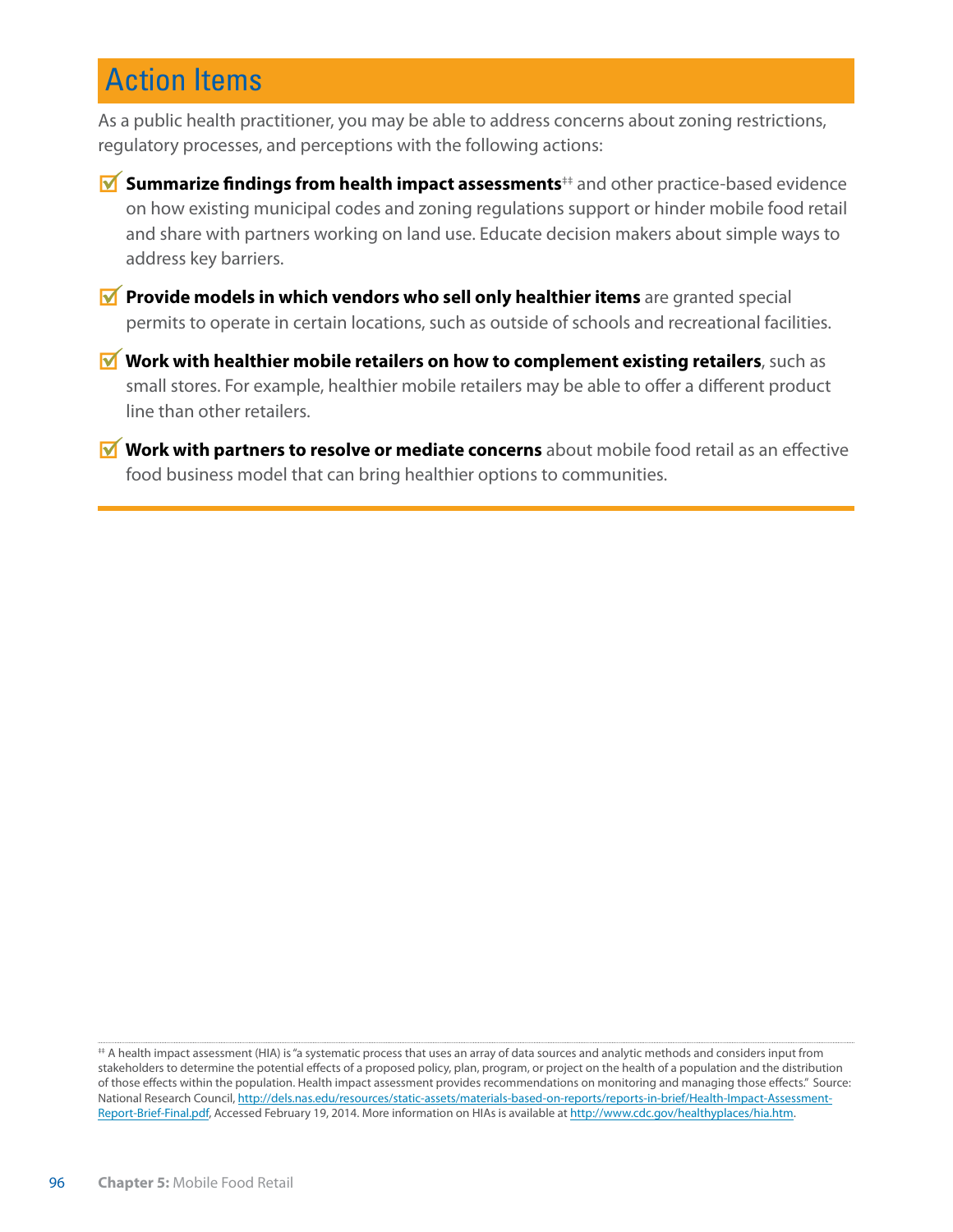

### **Mobile Food Retail in Action: Healthier Mobile Food Retail in Neighborhoods, Cities, and Parks**

**The Veggie Mobile in the Capital District of New York.** Since 2007, The Veggie Mobile™, a traveling market operated by Capital District Community Gardens (CDCG), has been delivering fresh, affordable produce to childcare centers, senior independent-living communities and low-income neighborhoods throughout three counties in upstate New York. The program's startup costs were funded by a combination of individual donations and grants, including a five-year grant from the New York State Department of Health's Hunger Prevention and Nutrition Assistance Program. The Veggie Mobile's<sup>™</sup> daily operations are managed by a team of CDCG staff members and devoted volunteers. Since 2011, CDCG has been connecting even more communities to fresh food with their second mobile market, the Veggie Mobile Sprout. The Veggie Mobile<sup>™</sup> runs on biodiesel fuel, and both markets meet their electrical needs with solar panels. Both markets are also equipped with an Electronic Benefits Transfer (EBT) machine to allow redemption of Supplemental Nutrition Assistance Program (SNAP) benefits. CDCG is a 38 year-old non-profit that nourishes healthy communities by providing access to fresh food and green spaces for all. You can learn more about CDCG's mobile produce markets at [http://www.](http://www.cdcg.org/programs/veggie/veggie) [cdcg.org/programs/veggie/veggie/](http://www.cdcg.org/programs/veggie/veggie).

**Food Peddlers in Chicago, Illinois.** Chicago's specialized Food Peddler designation allows for retail vendors to sell whole, uncut fruits and vegetables from "a wagon, pushcart, handcart, pack or basket." Although Food Peddlers are not allowed to prepare or sell any other food items, they are granted a reduced permit fee of \$165 (compared to \$275 for Mobile Food Dispensers). Seniors, veterans, and people with disabilities pay only an \$88 fee to become Food Peddlers.<sup>103</sup> The City of Chicago provides more information on this program at [http://www.cityofchicago.org/](http://www.cityofchicago.org/content/dam/city/depts/bacp/general/Peddlers) [content/dam/city/depts/bacp/general/Peddlers](http://www.cityofchicago.org/content/dam/city/depts/bacp/general/Peddlers)%20License%20Fact[%20Sheet.pdf](20Sheet.pdf).

**Healthier Food Vendors in Parks in Kansas City, Missouri.** In Kansas City, mobile food retailers who operate in parks are regulated by the Kansas City Parks and Recreation Department. With the stated goal "to increase access to healthier food and beverage alternatives," the Parks and Recreation Department offers scaled permit discounts for mobile retailers who meet criteria for "Healthier" and "Healthiest" categories based on the percentage of healthier items for sale.104 To be a "healthier" food vendor, 50% of the items for sale must adhere to the nutrition guidelines set out by the Parks and Recreation Department; for "healthiest" food vendors, 75% of stock must meet the criteria. In return, "healthier" food vendors receive a 50% reduction in the cost of their Parks and Recreation vending permits, and "healthiest" food vendors gain roaming permits, allowing retailers to operate in up to three parks on one permit.<sup>104</sup>